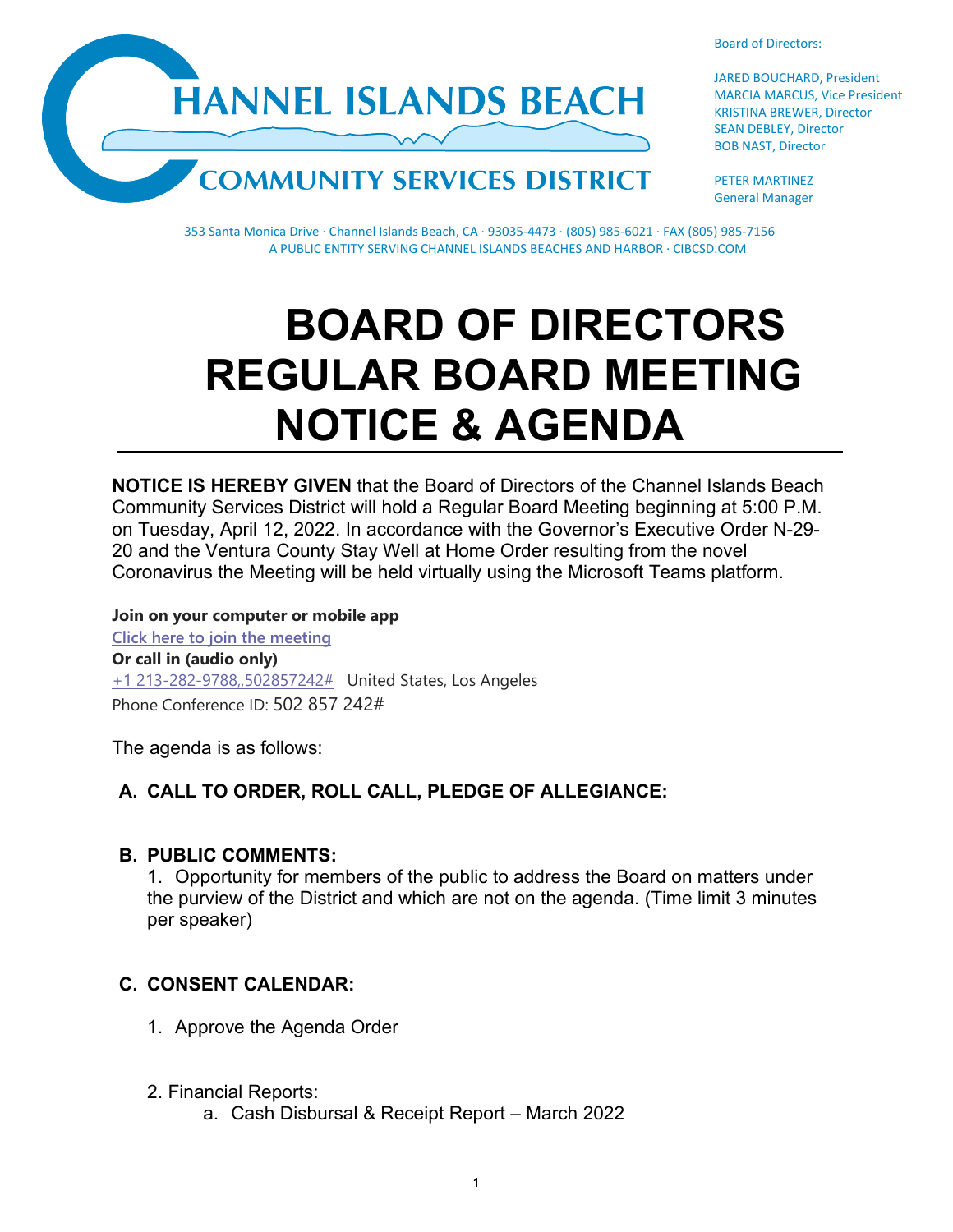3. Minutes:

a. March 8, 2022, Regular Board Meeting

b. March 25, 2022, Facilities Committee Meeting

4. Authorize customer request for relief from water charges due to leaks on the property consistent with Resolution 16-06:

|    | <b>Account Number</b> | <b>Water Relief</b> | <b>Sewer Relief</b> | <b>Total Relief</b> |
|----|-----------------------|---------------------|---------------------|---------------------|
| а. | 19010-01              | \$124.14            | \$316.20            | \$440.34            |
| b. | 00000535              | \$21.48             | \$63.24             | \$84.72             |
|    |                       |                     |                     | \$525.06            |

## **D. OPERATIONS REPORT:**

## **E. ACTION CALENDAR:**

#### **1. CONSIDERATION AND ADOPTION OF RESOLUTION NO. 22-06 ENABLING CONTINUED USE OF REMOTE TELECONFERENCE MEETINGS IN ACCORDANCE WITH ASSEMBLY BILL 361**

Recommendation:

1) It is recommended the Board adopt Resolution No. 22-06 authorizing remote teleconference meetings of the Legislative Bodies of the Channel Islands Beach Community Services District for the period of April 13, 2022, to May 10, 2022. 

#### **2. PROPOSED PHWA AGREEMENT WITH HOLLISTER & BRACE**

Recommendation:

1) Direct General Manager and Legal Counsel to request the City of Port Hueneme in addition to Port Hueneme Water Agency (PHWA) sign the conflict waiver in the updated fee agreement with PHWA.

## **3. CONDITIONAL USE PERMIT UPDATE FROM COUNTY PLANNING**

#### Recommendation:

1) Provide direction to staff on what conditions are acceptable by the Board of Directors.

#### **4. SOLID WASTE HAULING CONTRACT**

Recommendation:

1) Authorize staff to proceed with amending existing solid waste hauling contract with FJ Harrison & Sons.